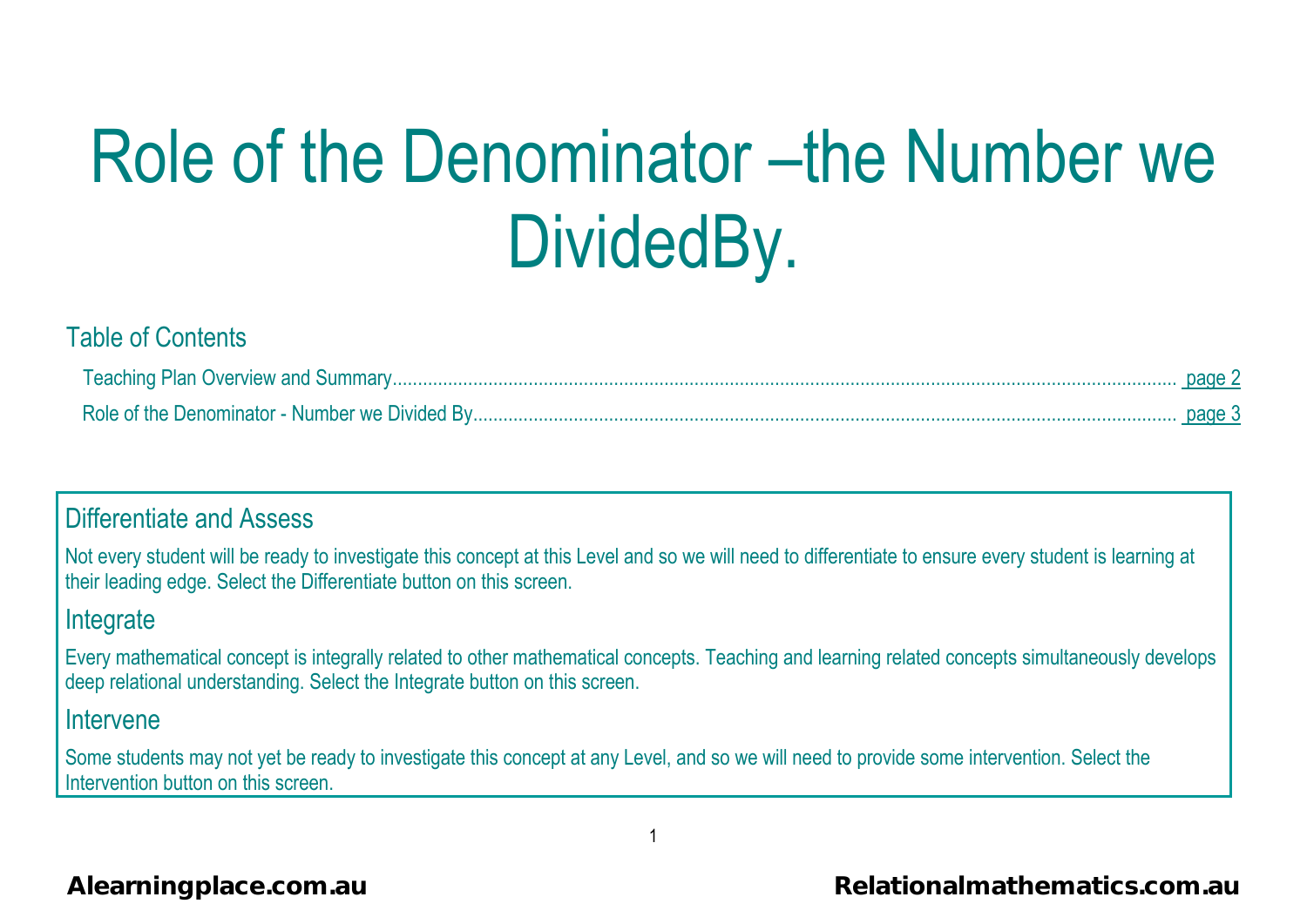# **[Alearningplace.com.au](https://alearningplace.com.au/)**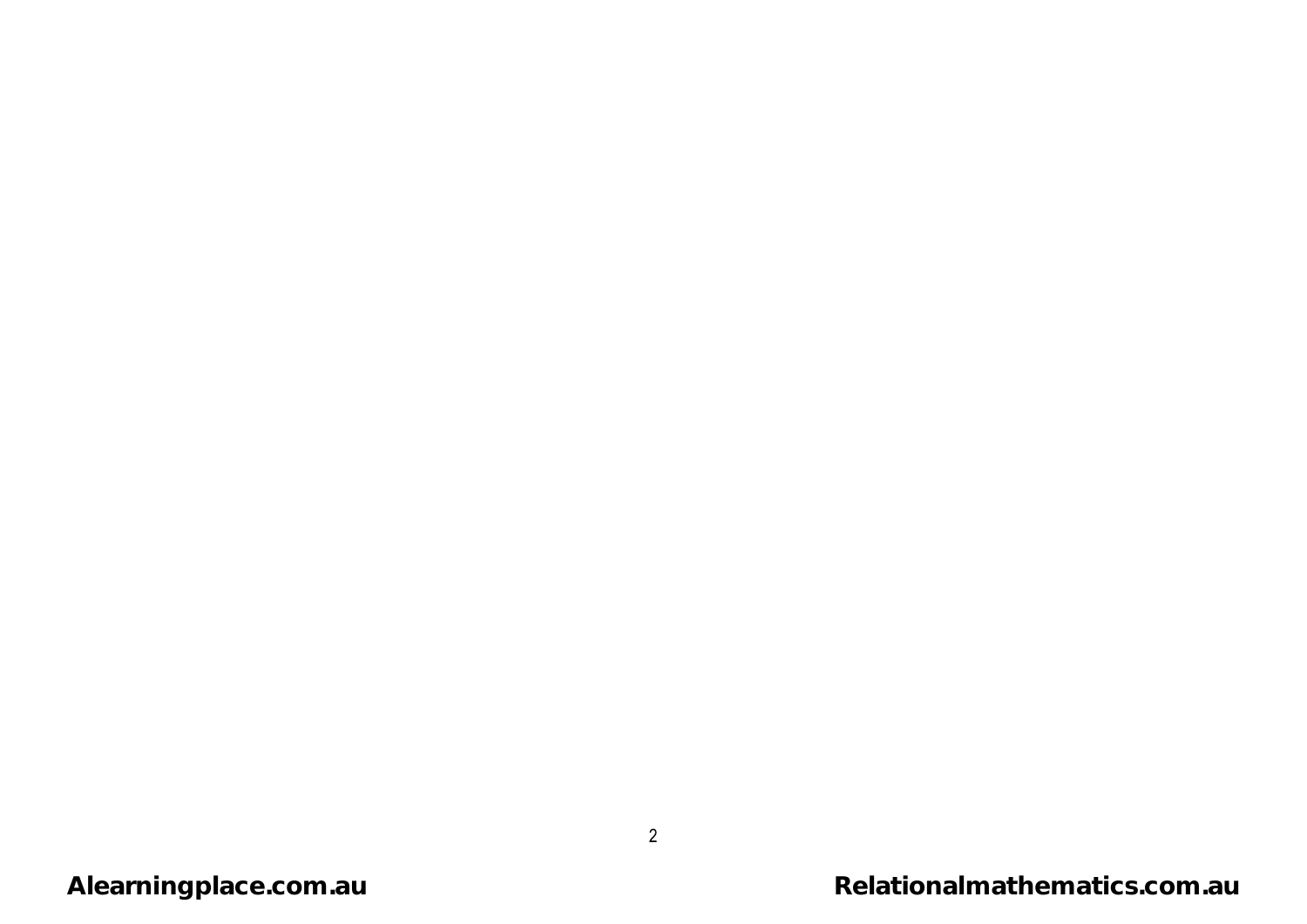# <code>ROLE OF THE DENOMINATOR - NUMBER WE DIVIDED BY.</code>

# **EXPLICIT TEACHING PLAN OVERVIEW PAGEPLAN**

**THIS PAGE IS A SUMMARY OF THE EXPLICIT TEACHING PLAN, INCLUDING STRATEGIC QUESTIONS, AND DESRIBING THE SEQUENCE WHICH WILL OCCUR OVER MULTIPLE LESSONS.STRATEGIC SEQUENCE WHICH WILL** 

#### **RESOURCES:PENCIL, PAPER**

| <b>WHAT COULD WE DO?</b>                                                                                                                                                                                                                                                                                                                                                                                                                                                                                                       | WHAT LANGUAGE COULD WE USE TO EXPLAIN AND ASK QUESTIONS?                                                                                                                                                                                                                                                                                                                                                                                                                                                                    |
|--------------------------------------------------------------------------------------------------------------------------------------------------------------------------------------------------------------------------------------------------------------------------------------------------------------------------------------------------------------------------------------------------------------------------------------------------------------------------------------------------------------------------------|-----------------------------------------------------------------------------------------------------------------------------------------------------------------------------------------------------------------------------------------------------------------------------------------------------------------------------------------------------------------------------------------------------------------------------------------------------------------------------------------------------------------------------|
| Children:                                                                                                                                                                                                                                                                                                                                                                                                                                                                                                                      | Children                                                                                                                                                                                                                                                                                                                                                                                                                                                                                                                    |
| • explain the fraction symbol, for example,<br>numerator, for example, ---<br>vinculum, for example, $\longrightarrow$<br>denominator, for example,<br>• explain the symbol $\frac{1}{2}$ says half<br>• explain they have divided into 2 equal parts when they divide in half<br>• explain the denominator 2 tells us we divided by 2<br>• explain the symbol $\frac{1}{4}$ says quarter<br>• explain they have divided into 4 equal parts when they divide in quarters<br>explain the denominator 4 tells us we divided by 4 | ask one another questions about explaining the denominator tells us the number<br>we divided by, for example:<br>What are the parts of the fractions symbol?<br>Which part is the denominator?<br>What does this fraction say?<br>When we have divided into halves, how many parts have we divided into?<br>What does the denominator 2 in a half tell us?<br>What does this fraction say?<br>When we have divided into quarters, how many parts have we divided into?<br>What does the denominator 4 in a quarter tell us? |
|                                                                                                                                                                                                                                                                                                                                                                                                                                                                                                                                |                                                                                                                                                                                                                                                                                                                                                                                                                                                                                                                             |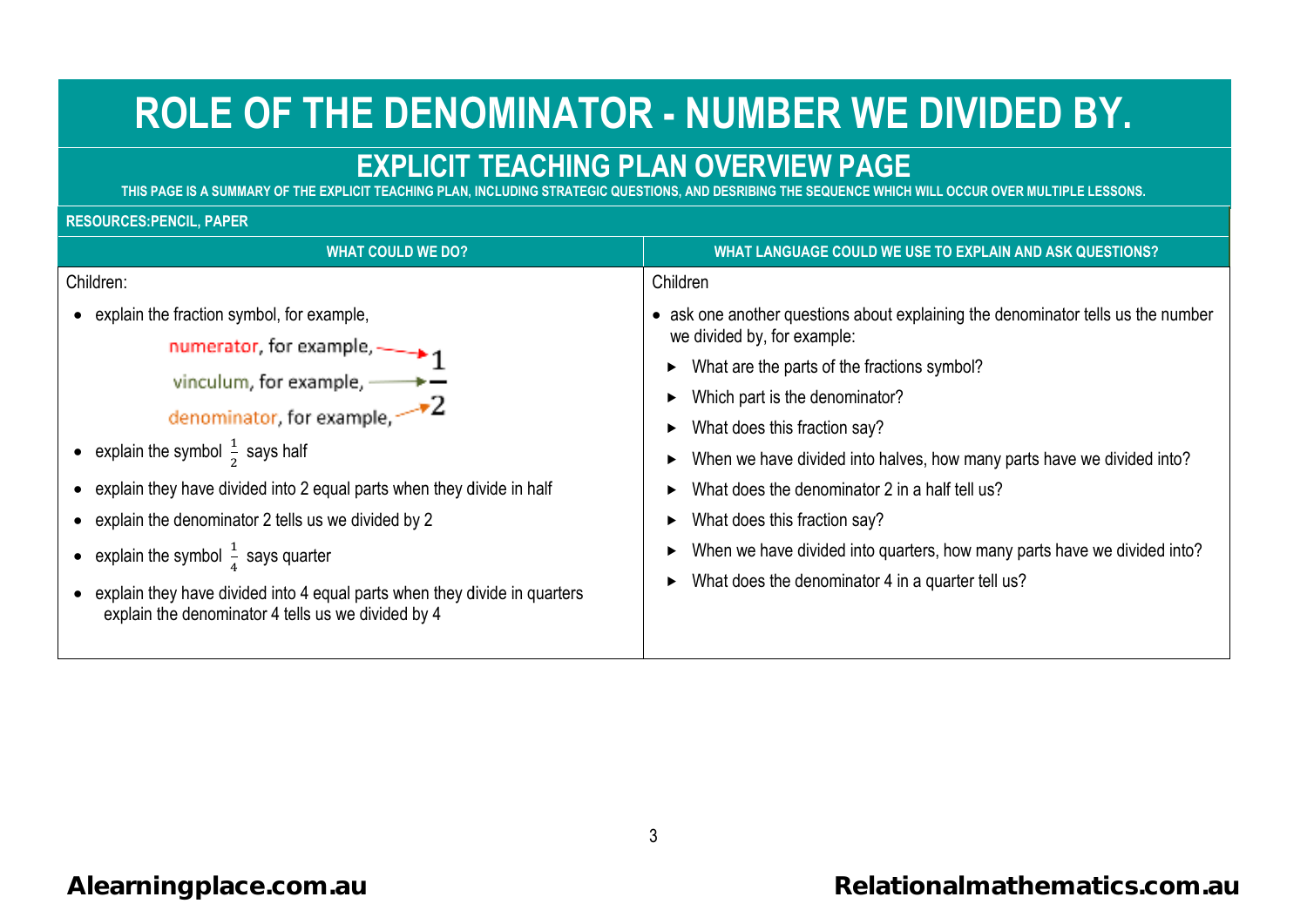# **ROLE OF THE DENOMINATOR - NUMBER WE DIVIDED BY.**

# **EXPLICIT TEACHING PLAN**

**FULL EXPLICIT TEACHING PLAN, EMBEDDING DEEP RELATIONAL UNDERSTANDING, METALANGUAGE, AND QUESTIONS THAT MAY BE USED OVER MULTIPLE LESSONS.**

| <b>WHAT COULD WE DO?</b>                                                                                               | WHAT LANGUAGE COULD WE USE TO EXPLAIN AND ASK QUESTIONS?                                                                                                                                                                                                                                                        |
|------------------------------------------------------------------------------------------------------------------------|-----------------------------------------------------------------------------------------------------------------------------------------------------------------------------------------------------------------------------------------------------------------------------------------------------------------|
| Children think about, talk and listen to a friend about, then have the opportunity<br>to share what they already know. | Today brings an investigation about fractions.<br>What do you know about fractions?<br>Talk about fractions with a friend.<br>Is anyone ready to share what they are thinking about fractions?                                                                                                                  |
|                                                                                                                        | We've investigated fractions.<br>And we found that when we have a fraction of something, we don't have the whole<br>thing. We just have part of it.<br>So we found that a fraction is a part.<br>In Mathematics, we love to measure things!<br>So when we measure the part, we call it a fraction!              |
| Display the unit fraction a half, for example,<br>$\overline{2}$                                                       | Today we're going to investigate the symbols that we use for fractions.<br>We've investigated the symbols.<br>And we found that we have symbols in maths so that everyone around the world<br>can read maths, no matter what language they speak.<br>What does this symbol say?<br>Does this symbol say 'half'? |
|                                                                                                                        | 4                                                                                                                                                                                                                                                                                                               |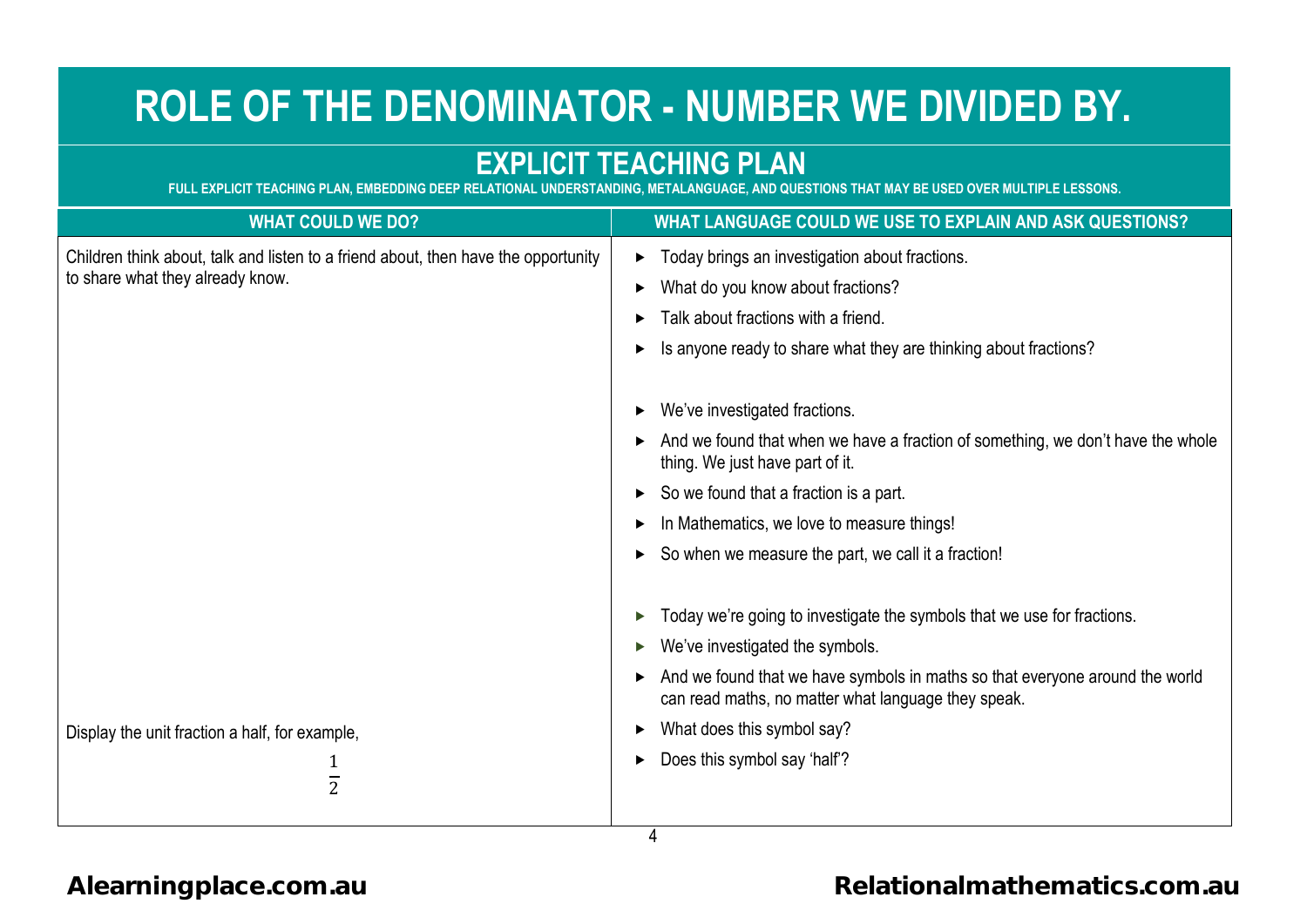

- $\blacktriangleright$  Have you ever noticed that the symbol for fractions have 3 parts?
- The symbol for a fraction has a number on the top which we call a numerator.
- The symbol for a fraction has a number on the bottom which we call a
- $\triangleright$  The symbol for a fraction has a line between the numerator and the denominator in this business. which we call a vinculum.
- ► Let's start our investigation of the fraction symbol with the denominator!
- First, let's take a trip back 3 and half thousand years to when people first recorded
- The ancient Egyptians used fractions to divide up bread and drink.
- They recorded these fractions on a papyrus called the Rhind papyrus which archaeologists found.
- $\blacktriangleright$  To show a half, they recorded a shape like this.

5

- And to show how many parts they divided this into, they drew lines beneath the shope like this
- This symbol is saying that they had 1 object, and they divided it into 2 equal parts.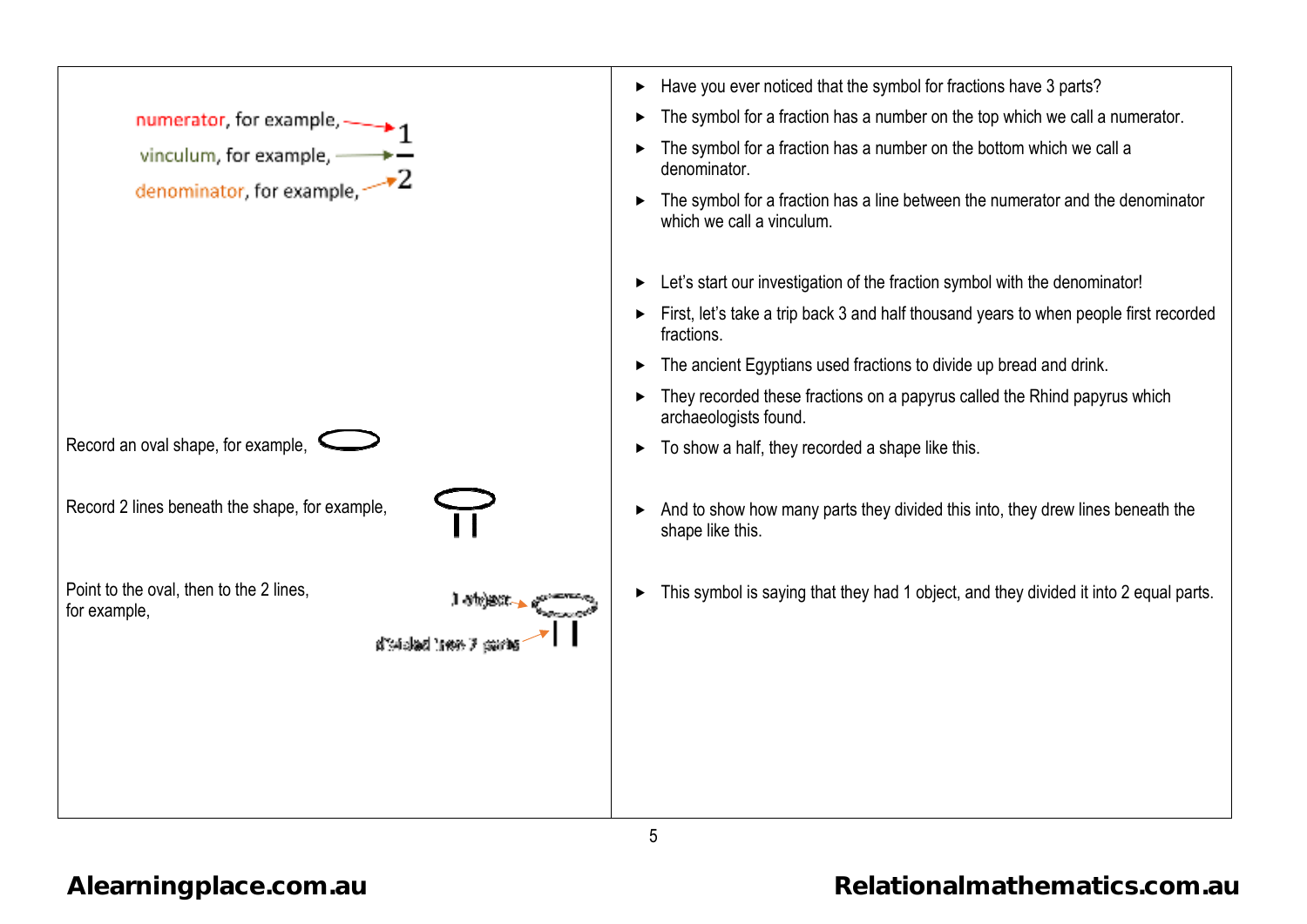

- 
- $\blacktriangleright$ Will we have a half?
- $\blacktriangleright$ Let's look at the symbol we use today to show a half.
- $\blacktriangleright$  Do the symbols look a little similar?
- $\blacktriangleright$ Do we have 1 object?
- ▶ Is our numerator 1?
- ▶ Are the 2 lines telling us we divided the object into 2 equal parts?
- $\blacktriangleright$ Is our denominator 2?
- $\blacktriangleright$ What do you think the denominator is telling us?
- $\blacktriangleright$ Do you think the denominator is telling us that we have divided something into 2 equal parts? Let's look at the symbol we use today to show a half.<br>Do the symbols look a little similar?<br>Do we have 1 object?<br>Is our numerator 1?<br>Are the 2 lines telling us we divided the object into 2 equal parts?<br>Is our denominator 2
- $\blacktriangleright$ When we have a half, have we divided by 2?
- $\blacktriangleright$ Is the denominator 2, because we have divided by 2?
- $\blacktriangleright$ What does this symbol say?
- ▶ Does this symbol say 'quarter'?
- ▶ If we divide a shape in quarters, how many equal parts did we divide it into? hen we have a half, have we divided by 2?<br>the denominator 2, because we have divided by 2?<br>hat does this symbol say?<br>pes this symbol say 'quarter'?<br>we divide a shape in quarters, how many equal parts did we divide it into?
- ▶ Did we divide it into 4 equal parts?
- ▶ What is the denominator?
- $\blacktriangleright$ Is the denominator, 4?